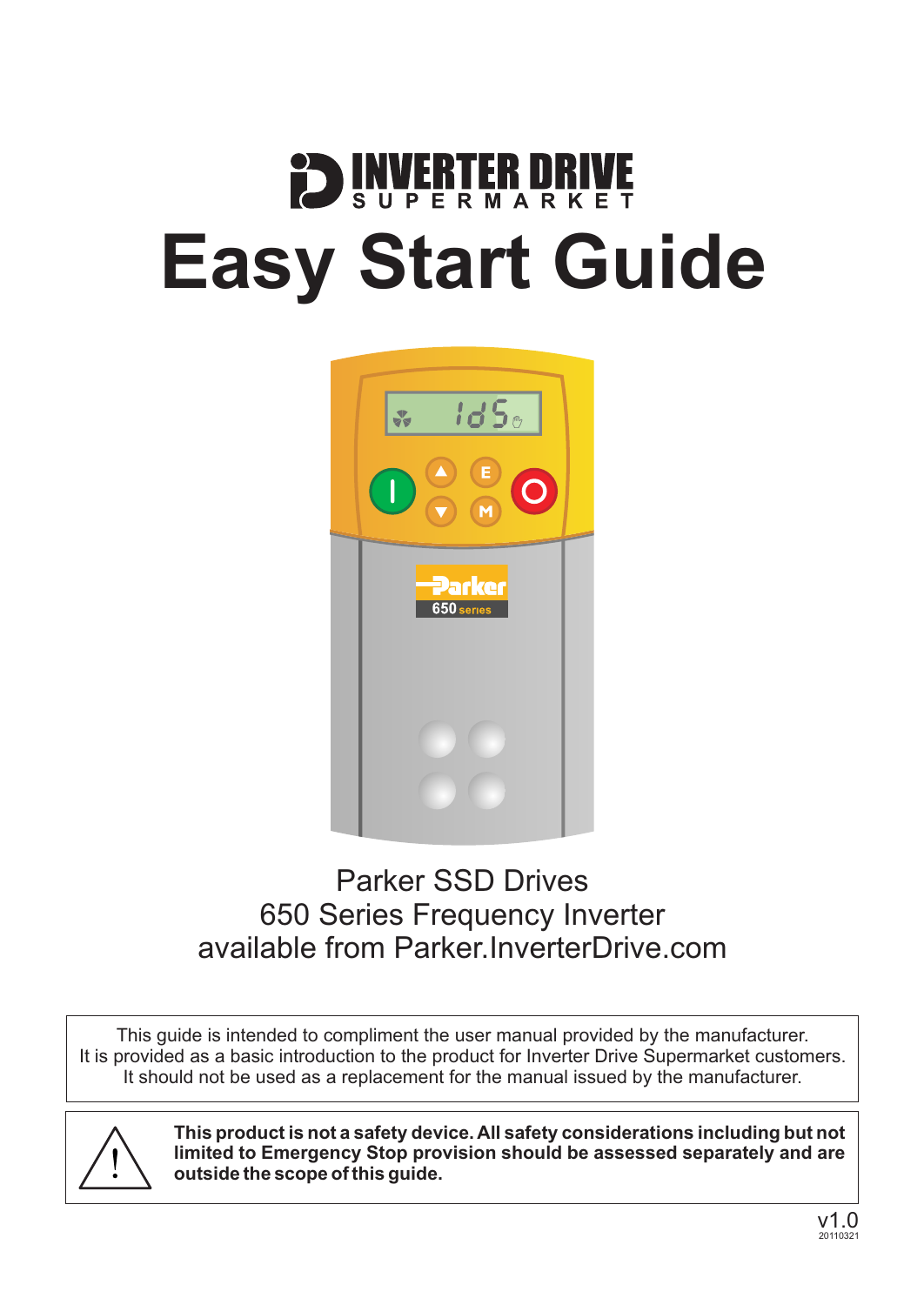

### **Contents**

| Page 1  | Contents                                                                           |  |
|---------|------------------------------------------------------------------------------------|--|
| Page 2  | Power and Motor Connections (Single Phase)                                         |  |
| Page 3  | Power and Motor Connections (Three Phase)                                          |  |
| Page 4  | <b>Motor Connections - Star and Delta</b>                                          |  |
| Page 5  | <b>Parameters - Overview</b>                                                       |  |
|         | Parameters to set before use                                                       |  |
| Page 6  | How to set "Boost" - Parameter P13                                                 |  |
| Page 8  | How to set a Parameter value                                                       |  |
| Page 10 | How to Operate the Inverter (Local mode)                                           |  |
| Page 11 | How to switch from Local (keypad) control to<br>Remote (terminal) control and back |  |
| Page 12 | How to connect and configure a Potentiometer<br>for remote speed control           |  |
| Page 13 | How to connect and configure a Run/Stop switch                                     |  |
| Page 14 | How to connect and configure a Fwd/Rev switch                                      |  |
| Page 15 | How to Reset the Inverter to Factory Defaults                                      |  |
|         |                                                                                    |  |

This guide has been produced by The Inverter Drive Supermarket Ltd.<br>All content, including but not limited to graphics, text and procedures copyright © The Inverter<br>Drive Supermarket and must not be reproduced or altered w All content, including but not limited to graphics, text and procedures copyright © The Inverter Drive Supermarket and must not be reproduced or altered without prior written permission. **©**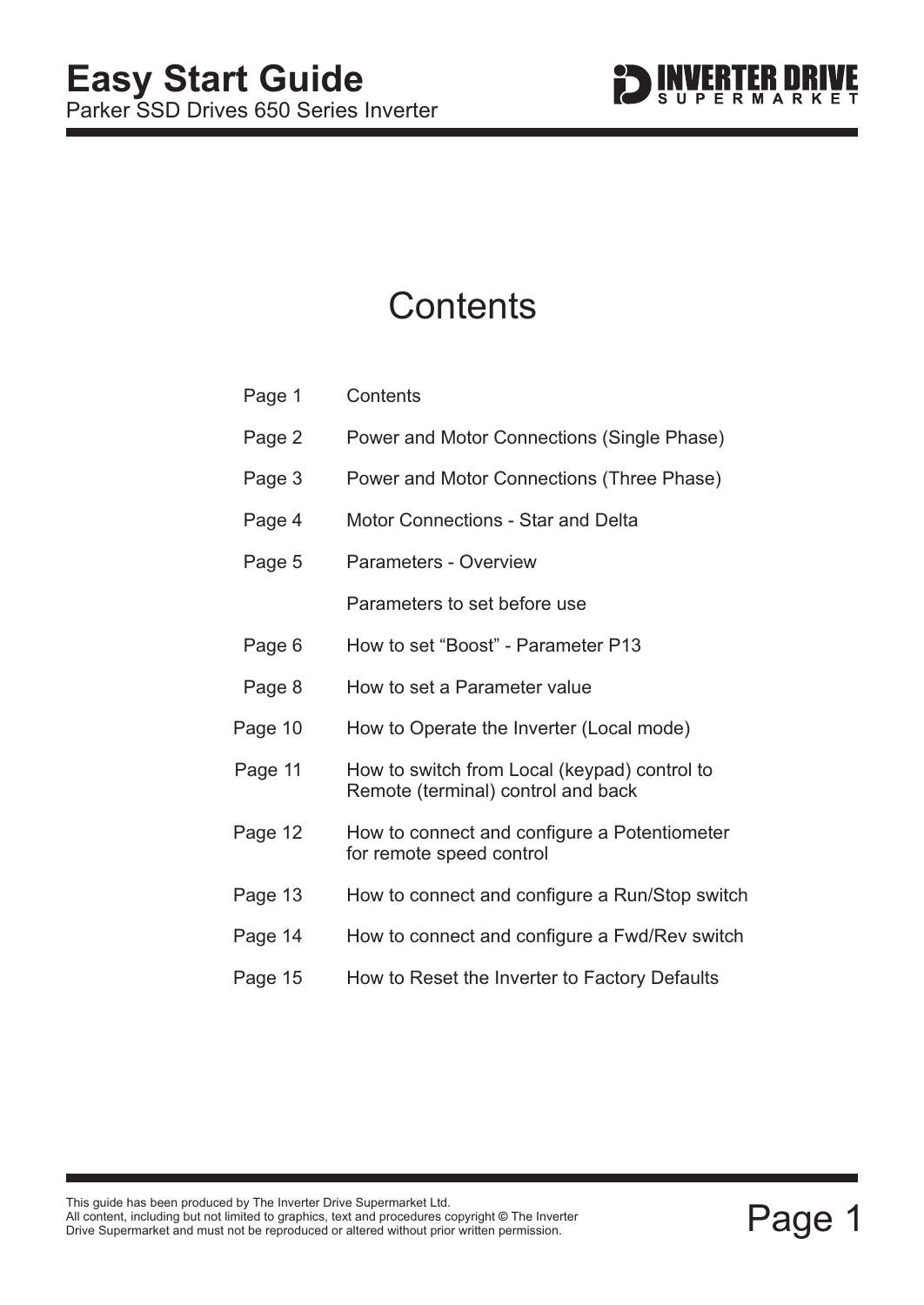### <span id="page-2-0"></span>1. Power and Motor Connections (Single Phase)





#### **Notes:**

The illustration above is based on frame size 1 models (0.25kW - 0.75kW). The terminal layout for sizes 2 and 3 (1.1kW - 2.2kW) is slightly different.

The order of the three phases determines the direction the motor turns.

#### **Important:**

Use screened SY cable between the Inverter and Motor to minimise electromagnetic interference.

Ensure the motor cable screen is earthed at the motor end.

This guide has been produced by The Inverter Drive Supermarket Ltd.<br>All content, including but not limited to graphics, text and procedures copyright © The Inverter<br>Drive Supermarket and must not be reproduced or altered w All content, including but not limited to graphics, text and procedures copyright © The Inverter Drive Supermarket and must not be reproduced or altered without prior written permission.

**ERTER DRI**<br>PERMARK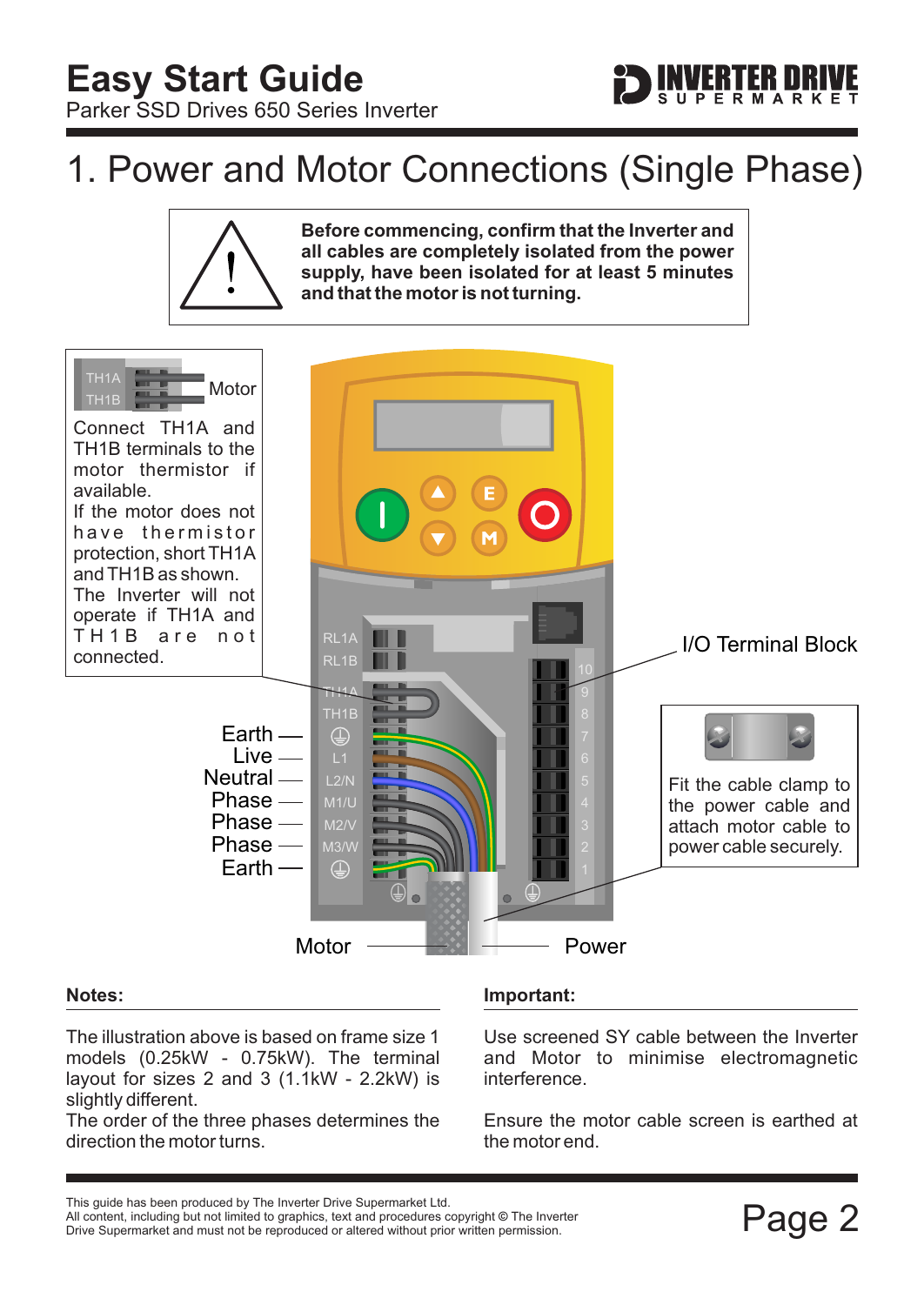### <span id="page-3-0"></span>2. Power and Motor Connections (Three Phase)



The illustration above is based on frame size 2 models (0.37kW - 2.2kW). The terminal layout for size 3 (3kW - 7.5kW) is slightly different. The order of the three motor phases determines the direction the motor turns. The order of the three power phases is unimportant.

#### **Important:**

Use screened SY cable between the Inverter and Motor to minimise electromagnetic interference.

Ensure the motor cable screen is earthed at the motor end.

This guide has been produced by The Inverter Drive Supermarket Ltd.<br>All content, including but not limited to graphics, text and procedures copyright © The Inverter<br>Drive Supermarket and must not be reproduced or altered w All content, including but not limited to graphics, text and procedures copyright © The Inverter Drive Supermarket and must not be reproduced or altered without prior written permission.

**ERTER DRI**<br>PERMARK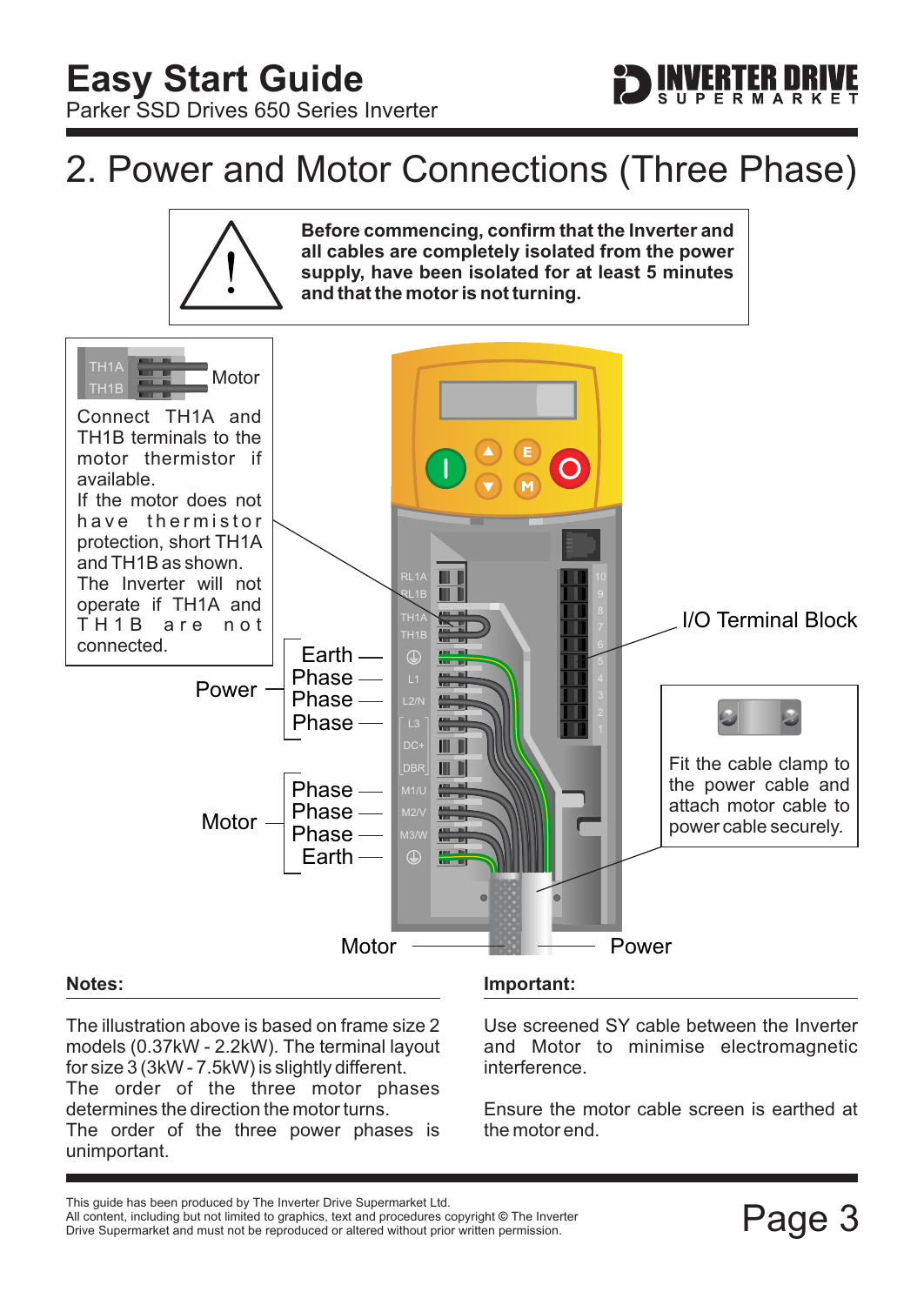

### <span id="page-4-0"></span>3. Motor Connections - Star and Delta

Dual voltage induction motors typically include terminal boxes with six points. The points can be connected together with links in one of two ways to suit one of the two rated voltages.

The two ways of connecting the links are shown below. These are known as "Star" (the higher voltage) or "Delta" (the lower voltage).



#### **The selection of Star or Delta is not optional and must match the supply voltage.**

Dual voltage motor nameplates include symbols to represent voltage and full load current in each configuration.

Delta is represented by a triangle and star by a Y (Wye).

#### **3.1 Motor connected in STAR (or Wye):**

For safety purposes, Star (shown opposite) is the default configuration for new motors and is sometimes known as "two at one side".

Only two links are required for Star. Double-up the links if changing from Delta to allow the motor to be changed to back in future.

The order of the three phases determines the direction the motor turns.

*Note that the cable screen and earth are connected together at the earth terminal.*

#### **3.2 Motor connected in DELTA:**

The link configuration is shown in the illustration opposite and is sometimes referred to a "three-a-breast".

The order of the three phases determines the direction the motor turns.

*Note that the cable screen and earth are connected together at the earth terminal.*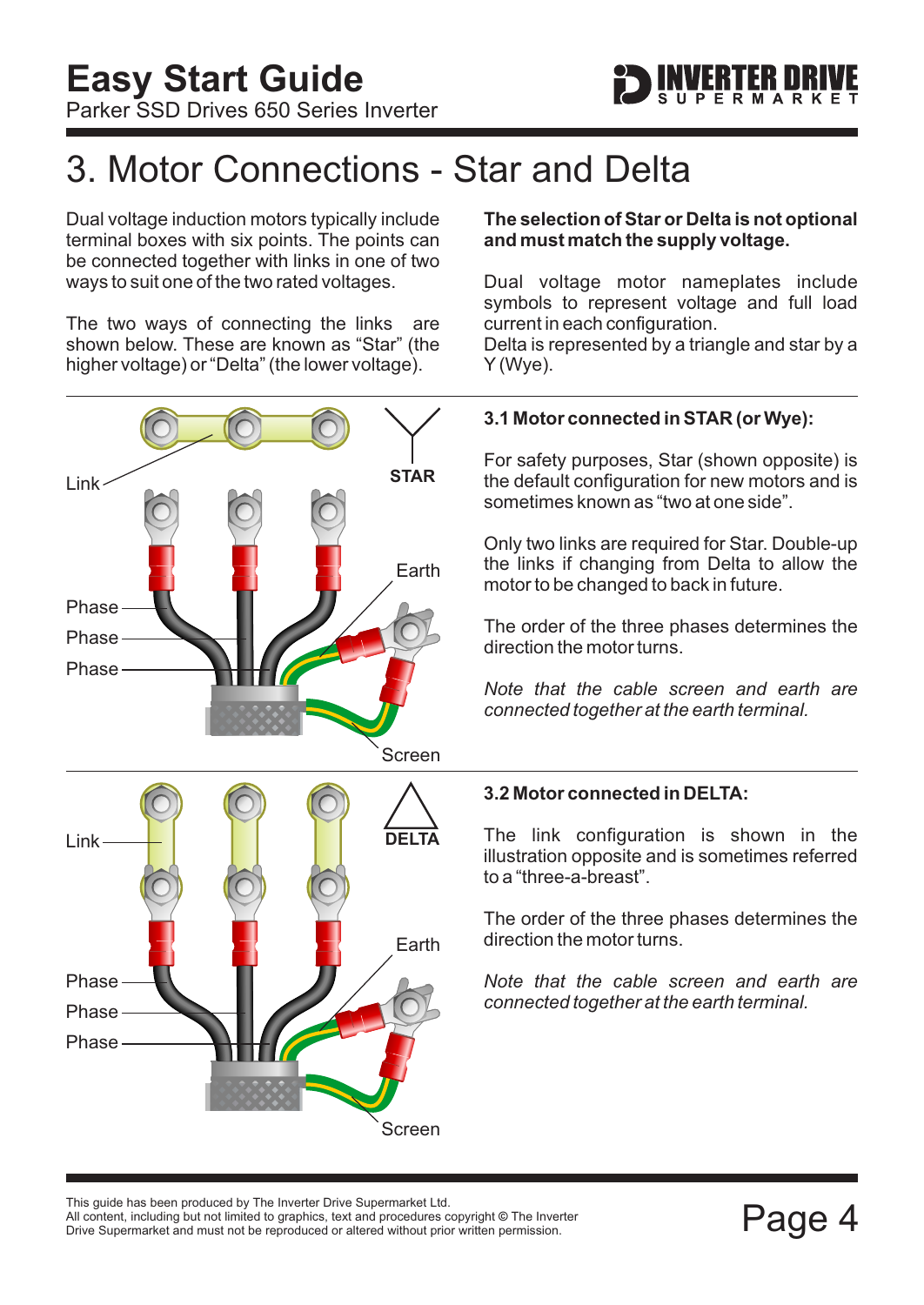### <span id="page-5-0"></span>4. Parameters - overview

The Inverter contains a number of settings which can be changed to tailor it for use in a wide range of applications. These settings are known as parameters.

Parameters are typically referred to by code or number (eg. P6 = Motor Full Load Current) with a description available in the manual.

The parameters contain critical information essential to the correct operation of the Inverter. Therefore, they should at least be checked by the user before it is operated for the first time.

The parameters listed in section 5 are intended to provide a starting point to allow for basic operation of the 650 Inverter.

### 5. Parameters to set before use

Set the following parameters to allow the 650 to run in standard mode with Run, Stop and Speed Control from the keypad.

If any of the parameters have been changed previously, follow the procedure in [section 13](#page-15-0) to reset the Inverter to Factory Defaults.

### **See [section 7](#page-8-0) to learn how to set a parameter value.**

#### **5.1 Parameters to check and values to set**

| <b>Parameter</b> | <b>Description</b>       | How to set                                                             |
|------------------|--------------------------|------------------------------------------------------------------------|
| P <sub>2</sub>   | Maximum Speed in Hz      | Default is 50 or 60 depending on region. Set at 50 for 50Hz motor.     |
| P <sub>3</sub>   | Minimum Speed as % of P2 | Default is 0. Set to 0 for most applications.                          |
| P <sub>6</sub>   | Motor Current in Amps    | Set to match motor nameplate - eq. 4.7                                 |
| P7               | Base Frequency in Hz     | Default is 50. Change to 60 for 60Hz motor only - otherwise set at 50. |
| P <sub>13</sub>  | Fixed Boost (%)          | See section 6 for details of how to correctly set this value.          |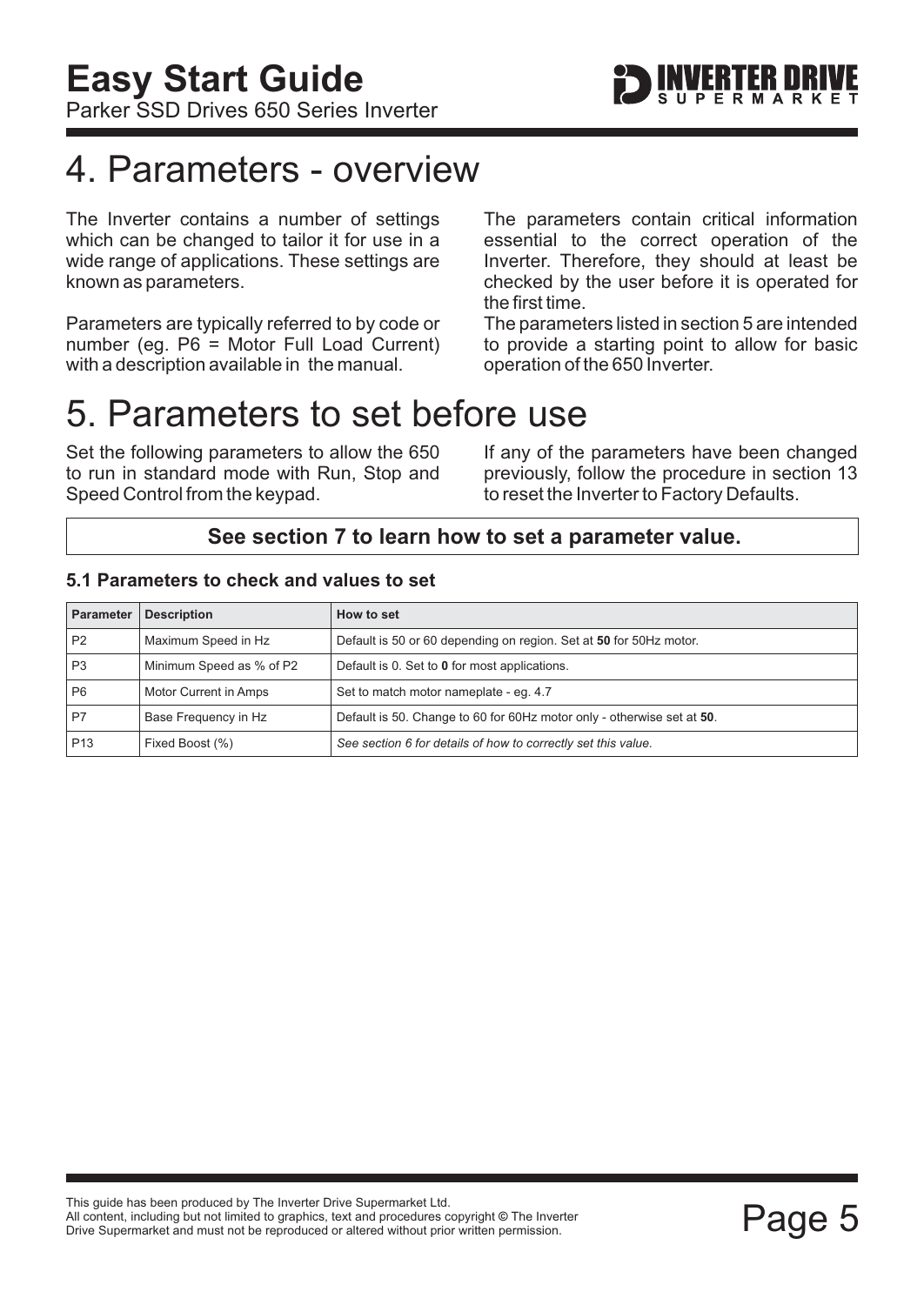

## <span id="page-6-0"></span>6. How to set "Boost" - Parameter P13

Boost is an important parameter to set to get the best possible motor performance. Correctly set, it significantly improves torque at lower speeds. However, it is not relevant for Fan and Centrifugal Pump applications.

The procedure involves running the motor offload at it's rated speed and making a note of output current. The motor is then run at 10% speed and P13 adjusted to ensure that the output current is the same in both cases.

#### **6.1 How to determine "Motor no-load current" by operating the 650.**





#### **6.1.1 Set speed to 100% and start the motor.**

#### **Motor no-load current can only be determined with the motor running off-load. Decouple the motor from the machine before beginning!**

Use the up key to increase speed to 100% (50Hz or 60Hz depending on motor) and press the green button to start the motor. Once the motor is running at 100%, proceed to the next step.

#### **6.1.2 Press "M" to open the menu.**

Press and hold the "M" button until the display shows "diag" as illustrated.

Press "M" again to open the diagnostics (diag) menu.



#### **6.1.3 Use the up and down keys to locate output current.**

Output current can be identified by the letter "A" on the top right as shown.

**Make a note of this value. It is "Motor no-load current" inAmps.**

Leave the motor running and continue to the next step overleaf.

This guide has been produced by The Inverter Drive Supermarket Ltd. All content, including but not limited to graphics, text and procedures copyright © The Inverter Drive Supermarket and must not be reproduced or altered without prior written permission.

Page 6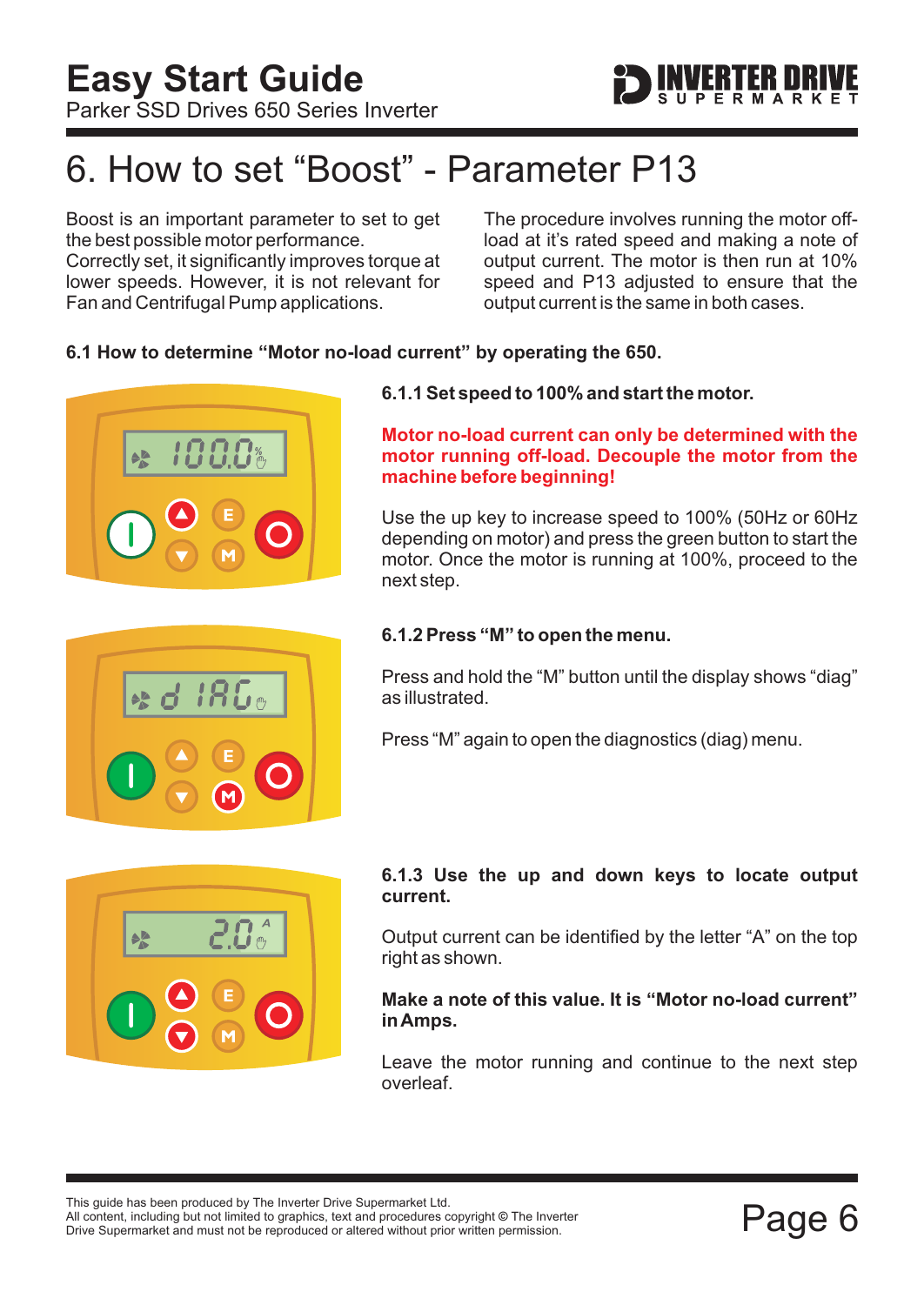

#### **6.2 How to use "Motor no-load current" to set Boost correctly.**



#### **6.2.1 Reduce motor speed to 10%.**

Press the "E" (escape) key twice to return to the speed display. Then press and hold the down key to reduce the speed from 100% to 10%.

Once the motor is running at 10%, proceed to the next step.



#### **6.2.2 Use the diagnostics menu to find output current.**

Press and hold the "M" button until the display shows "diag" as before. Press "M" again to open the diagnostics menu. Use the up and down keys to locate output current as before.

If the current value shown is more than motor no-load current, the Boost value in P13 will need to be reduced. If it is less, P13 will need to be increased.



#### **6.2.3 Locate parameter P13 and change as required.**

From the output current display in the previous step, press "E" to return to "diag" then up and down to locate "par" as shown.

Press "M" to open the parameter list then up and down to locate P13. Press "M" again to edit it.



#### **6.2.4 Change P13, save and check output current.**

Use the up and down keys to increase or decrease the value of P13 as necessary. Press "E" to save and "E" to return to "par", then "E" again to return to the speed display.

Repeat step 6.2.2 to check output current. If it matches motor no-load current Boost is set correctly and the motor can be stopped using the red button.

If the output current does not match, repeat steps 6.2.3 and 6.2.4 until it does.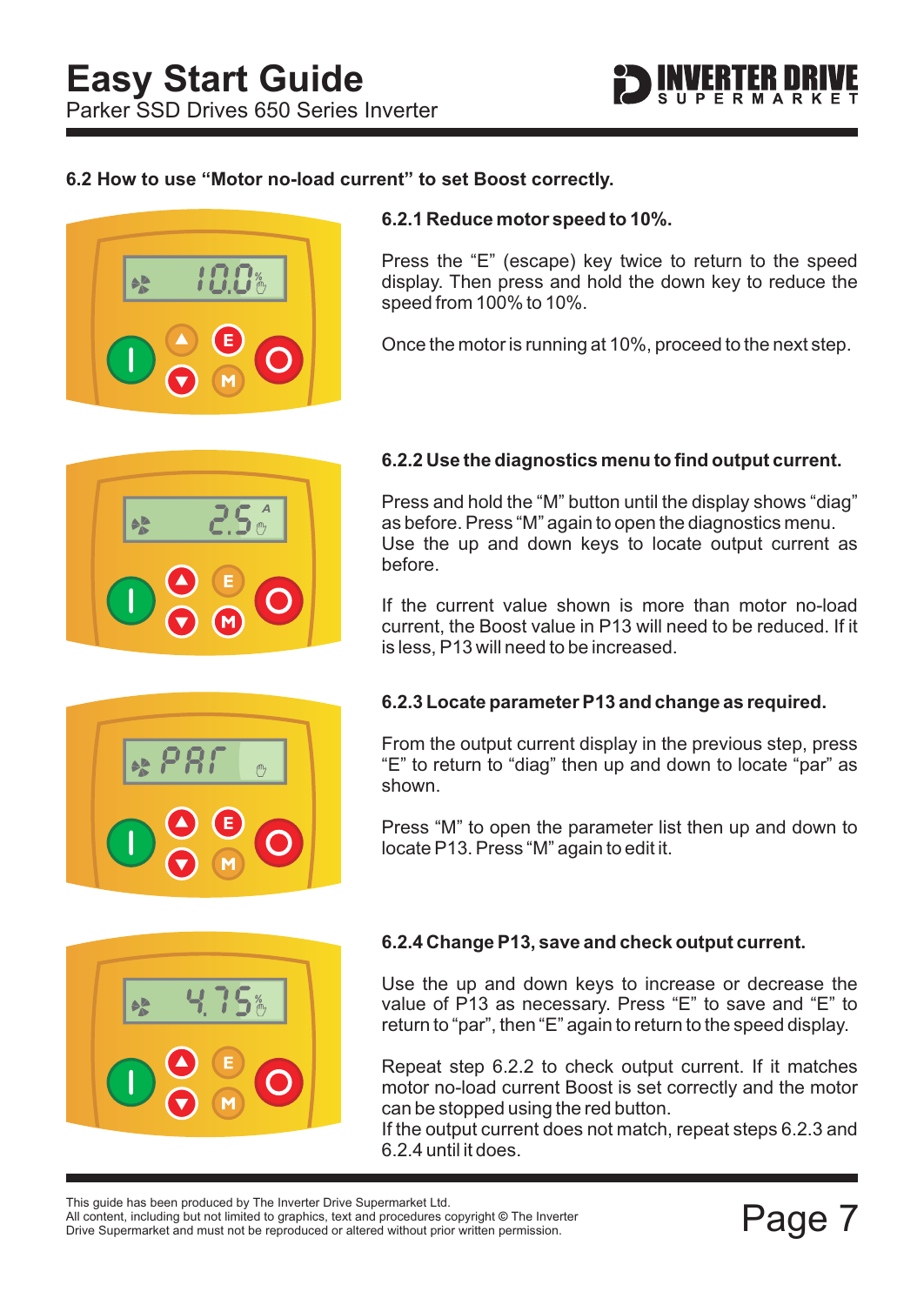<span id="page-8-0"></span>Parker SSD Drives 650 Series Inverter



### 7. How to set a Parameter value



#### **7.1 Press and hold the "M" (Menu) key for 1 second.**

This example demonstrates the steps required to set parameter 6 (P6) which is motor full-load current.

From the speed reference screen (shown in the illustration opposite), press and hold the Menu key for approximately 1 second to access the menu.



#### **7.2 Press the up key to move from Diagnostics to Parameters.**

The display shows "diag" to indicate that the currently selected menu option is "diagnostics". Press the up key to select the parameter menu. The display will show "par" to indicate that this has been selected.

#### **7.3 Press the Menu key to access the parameter list.**

When the display shows "par", press the Menu key to access the parameter list.



#### **7.4 The Parameter List**

The display shows P1 to indicate that Parameter 1 is currently selected.

Use the up and down keys to navigate through the list of available parameters.

For this example, select P6 (motor full-load current). Press the Menu key to modify the parameter value.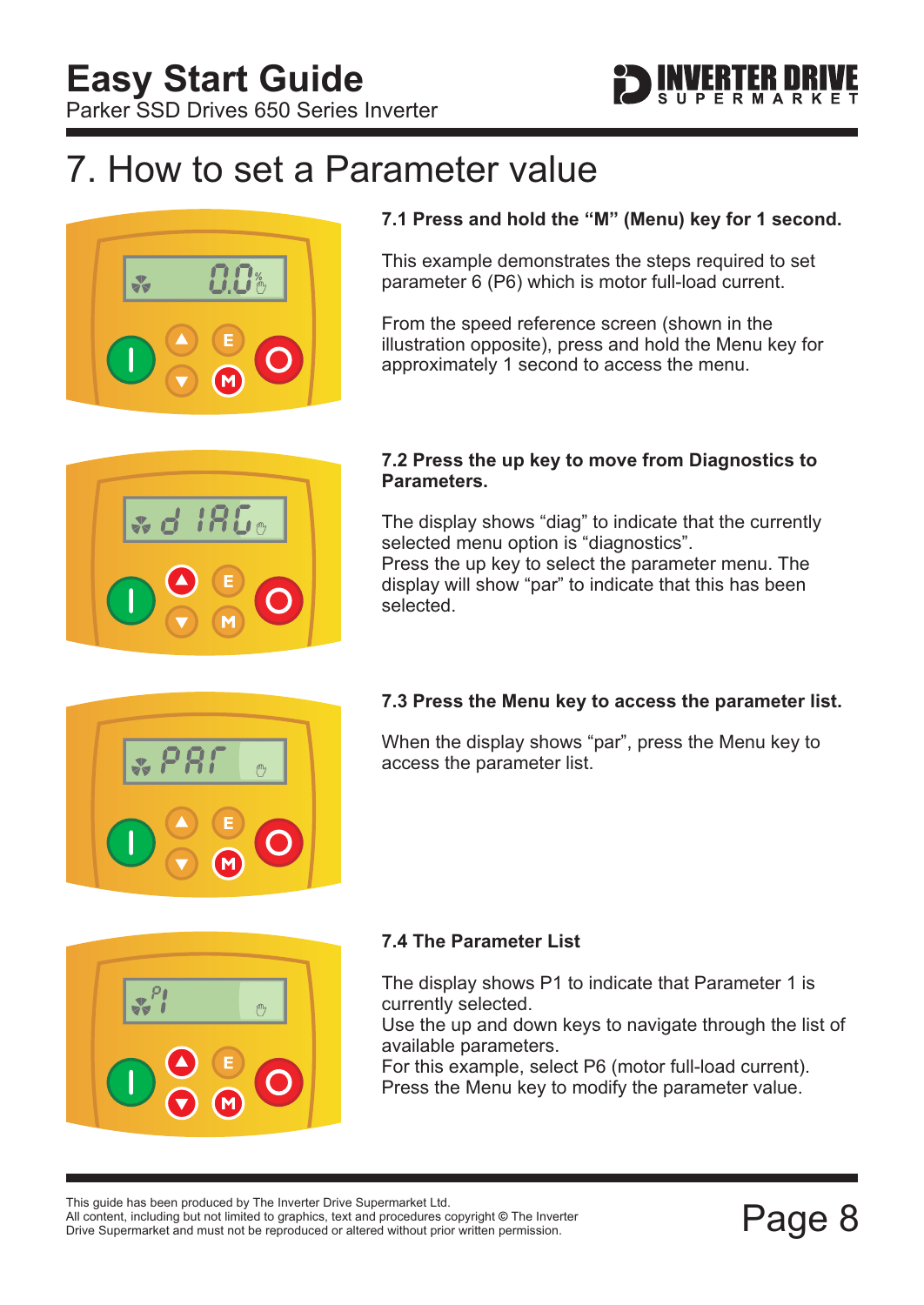



#### **7.5 Use the Menu, up and down keys to change the value.**

Press the Menu key to select the first digit. The selected digit will flash to indicate that it can be changed. Use the up and down keys to increase or decrease the value.

Press the Menu key again to move through each digit from right to left. Continue to press Menu to cycle back to the first digit.



#### **7.6 Press the "E" (Escape) key to return to the Parameter List.**

Press the Escape key to return to the parameter list. The previously selected parameter number is shown. Use the up and down arrows to select a different parameter and press the Menu key to modify as before. Press the Escape key again to return to the Parameter menu as shown in 7.3.



#### **7.7 Press the Escape key to return to the speed reference screen.**

When the display shows "par", press the Escape key to return to the initial screen.



#### **7.8 The initial screen**

The drive is now back at the speed reference screen.

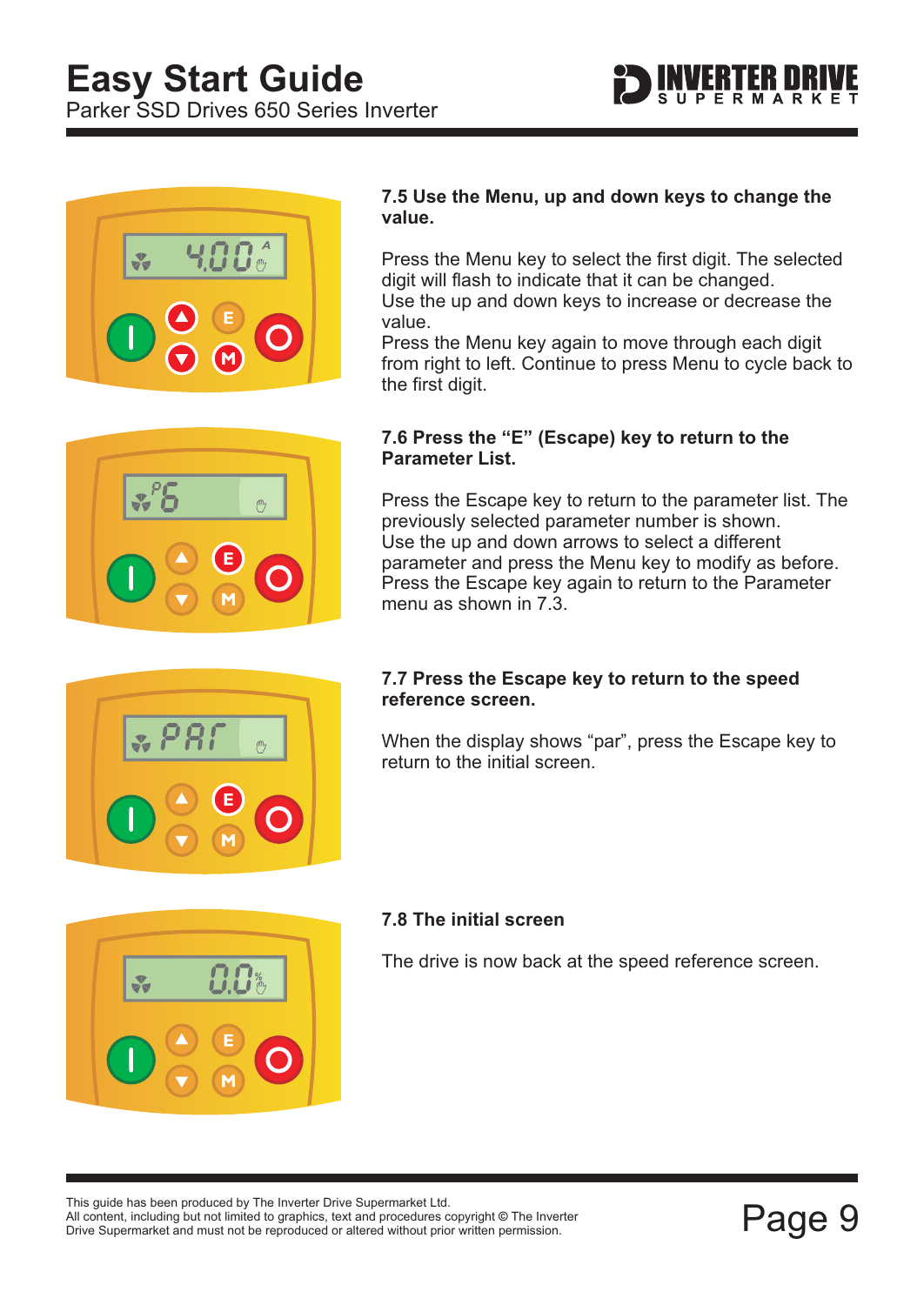

### <span id="page-10-0"></span>8. How to operate the Inverter (Local mode)



#### **8.1 Use the up and down keys to set the required speed.**

The display will change to show the current speed reference in percent.



 $A$ 

#### **8.3 Press the green button to start the motor.**

Press the green button firmly to start the motor. The motor will accelerate to the speed set in 8.1 (above) in the time defined by parameter P4.

Motor speed can be changed whilst the motor is running by pressing and holding the down key (slower) or up key (faster). When the motor is running, the shaft-end symbol on the left side of the screen will rotate.

#### **8.4 Press the red button to stop the motor.**

The red button will stop the motor.

The time taken (in seconds) to stop the motor is determined by parameter P5.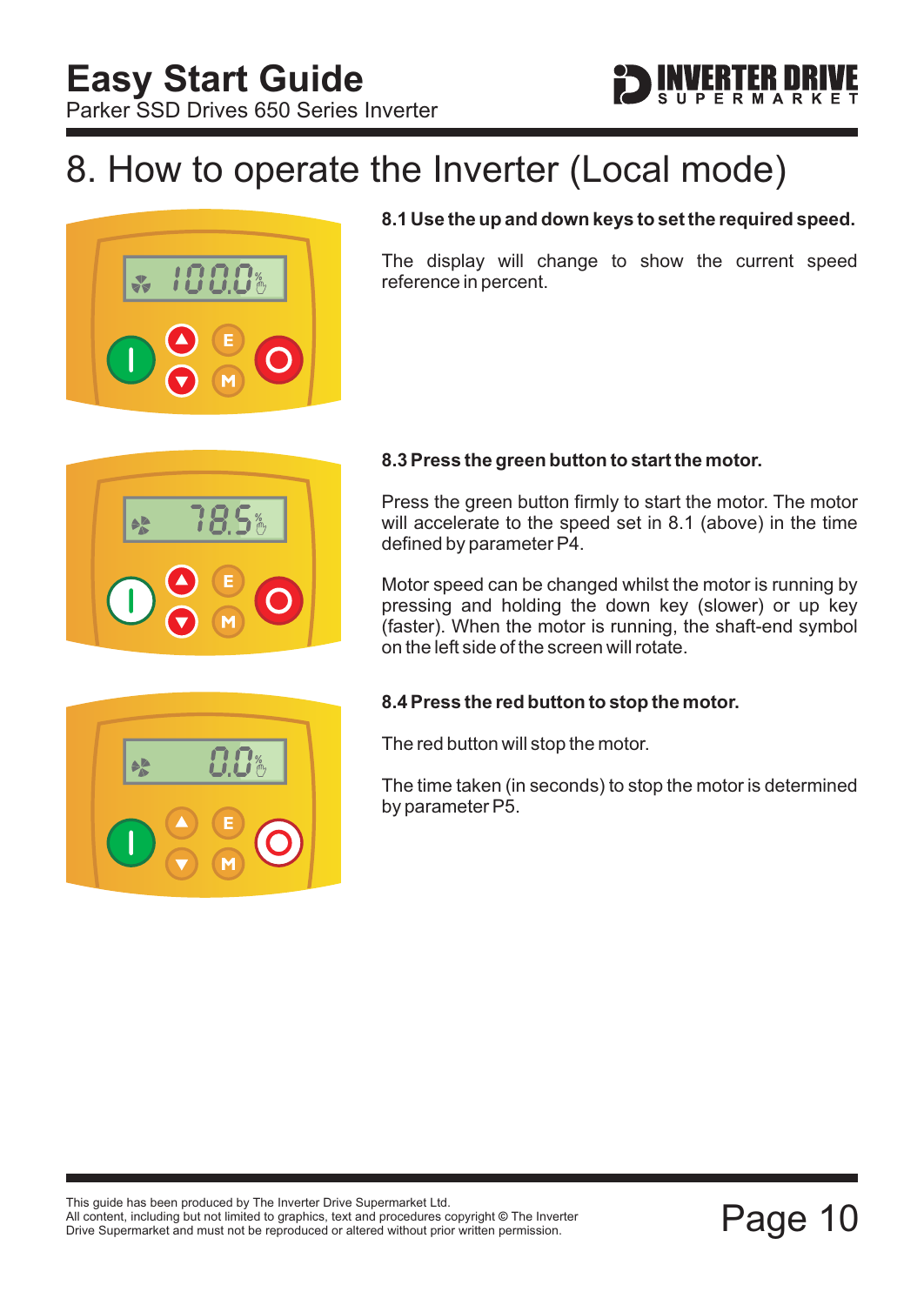### <span id="page-11-0"></span>9. How to switch from Local (keypad) control to Remote (terminal) control and back



### **9.1 Press and hold the stop button.**

When the drive is in Local control mode a small hand symbol is shown on the right side of the display.

Press and hold the stop button to switch the Inverter from Local control via the keypad to Remote control via the IO terminals.

Keep the stop button held down.

#### **9.2 "LOC" is displayed.**

The display shows "LOC" and each letter disappears one at a time whilst the Inverter switches to remote control.

Keep the stop button held down.



#### **9.3 The display shows "rdy".**

Once the process is complete the display shows "rdy" (ready) and the stop button can be released.

**If the display immediately switches back to local control (ie. the hand symbol is still visible) a run signal is present. Check the IO terminals and disable the run signal before attempting this procedure again.**



#### **9.4 To switch back to Local control.**

Press and hold the stop button as before to switch back to local control. The display will show "LOC" with each letter appearing in sequence as the Inverter switches to local control. Keep the stop button held down.

Once the process is complete a hand symbol appears on the right side of the display. The stop button can now be released.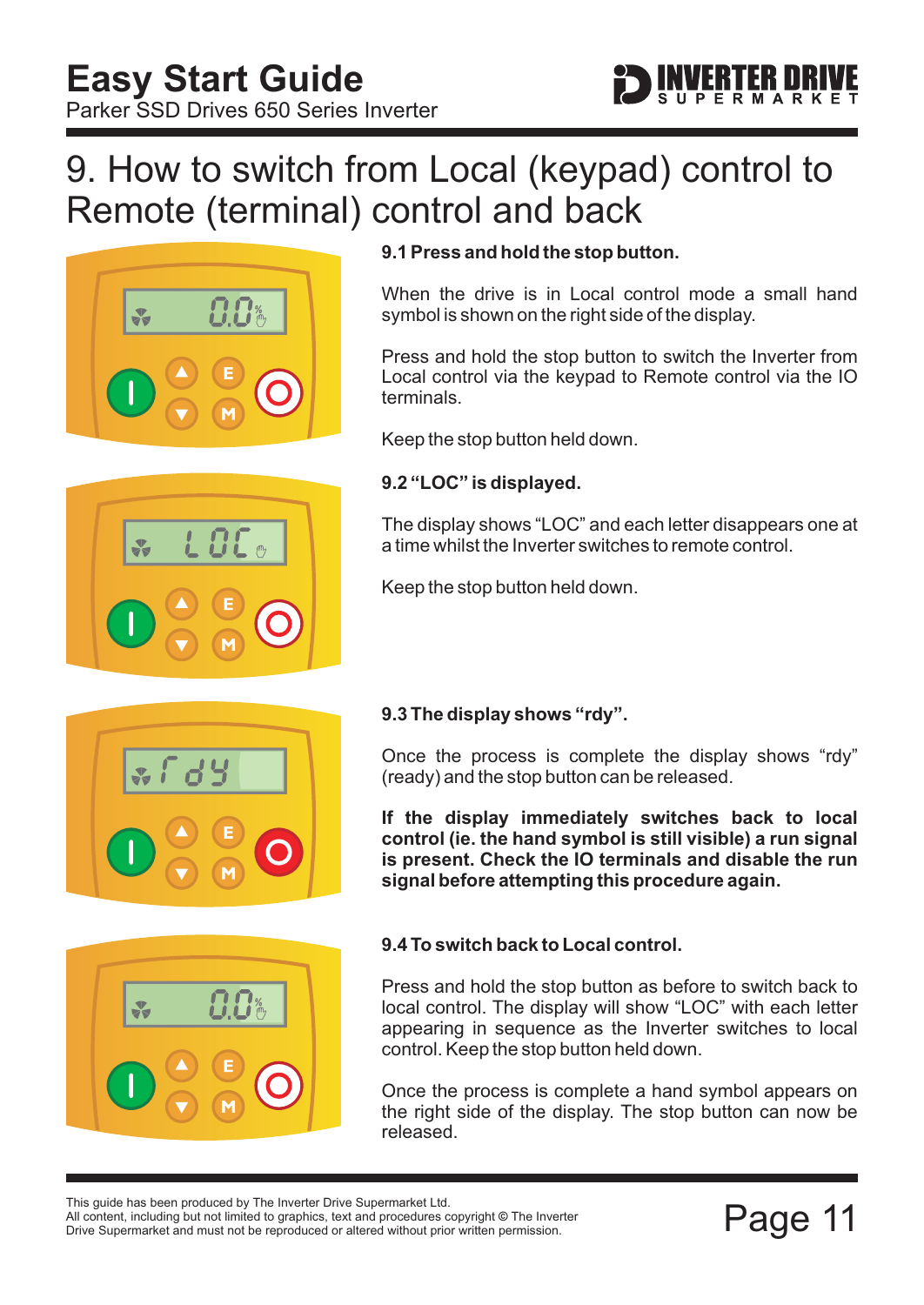### <span id="page-12-0"></span>10. How to connect and configure a Potentiometer for remote speed control

If the up and down speed control buttons on the keypad are unsuitable for the application, a remote Potentiometer can be used instead. This provides the benefit of allowing motor speed to be controlled from a more convenient location such as a cabinet door (if the 650 is cabinet-mounted) or on the machine itself.

A Potentiometer of 10kOhm rating should be used.

The number of turns depends on the application but both single turn and ten turn Potentiometers are available from The Inverter Drive Supermarket at InverterDrive.com.



### **10.1 Connecting the Potentiometer**

To use a external potentiometer, the Inverter must be set to operate in "Remote" mode - see [section 9](#page-11-0) for details.

A wiring diagram is shown in the illustration opposite. The most important connection at the Potentiometer end is the centre terminal or "wiper".

The wiper will output a variable voltage between 0 and 10 volts and should be connected to terminal 2 (AIN1) at the Inverter end. It is this voltage which provides the speed signal with 0V being slowest and 10V fastest.

The default speed at 0V is 0%. To change this, edit parameter P3.

The default speed at 10V is 50Hz or 60Hz depending on region. To change this, edit parameter P2.

If the rotation of the Potentiometer is the opposite to that required (ie. turn anticlockwise to increase speed instead of clockwise) reverse connections +10V and 0V.

Use shielded SY cable between Potentiometer and Inverter and ensure that the cable screen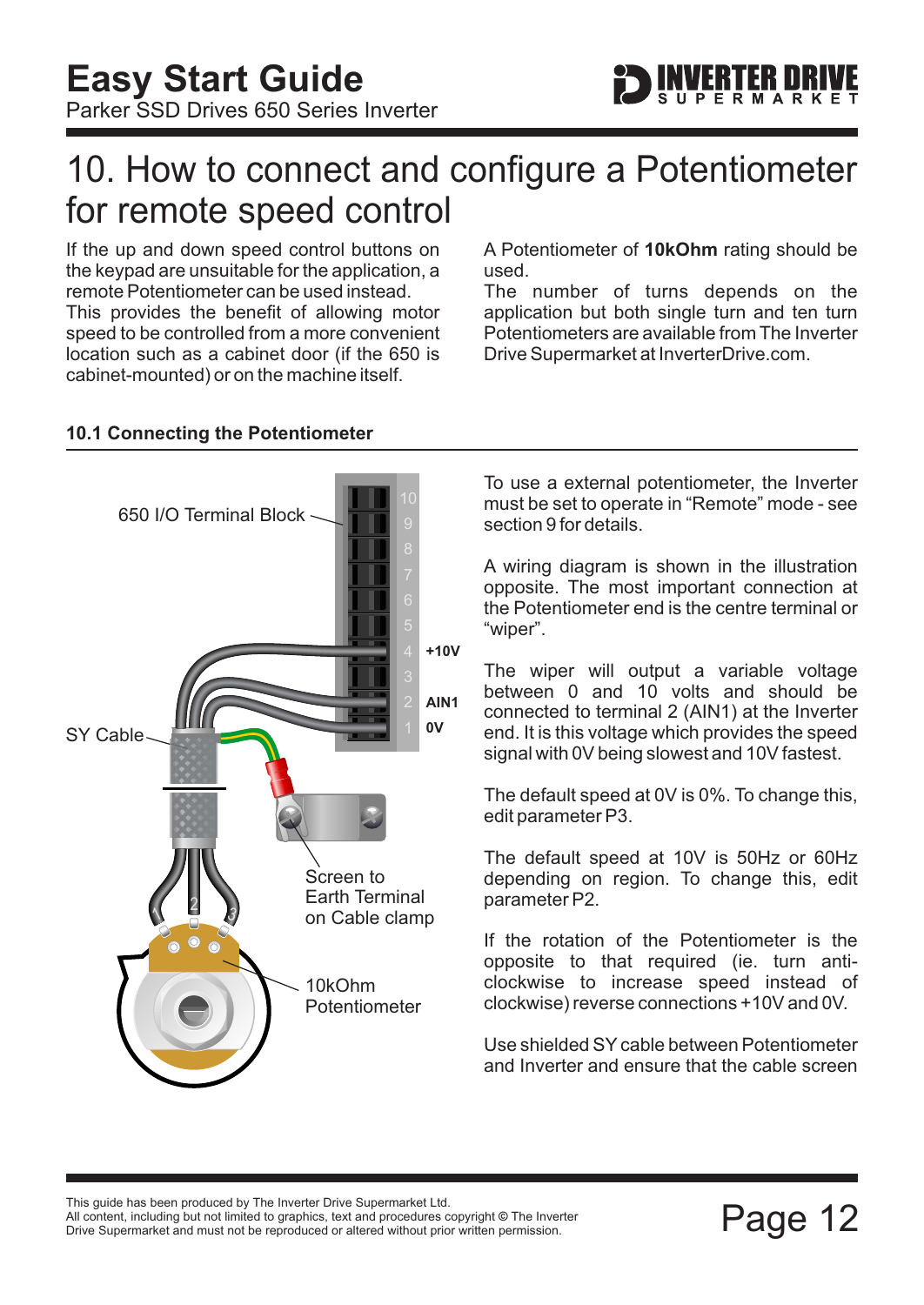

### <span id="page-13-0"></span>11. How to connect and configure a Run/Stop switch

The default settings of the Inverter enable Run/Stop operation via the red and green buttons on the keypad.

If this is unsuitable for the application, a remote Run/Stop switch can be used instead.

Note that once this procedure is complete, the Run/Stop buttons on the keypad can no longer be used.

#### **11.1 Connecting the Run/Stop Switch**



To use a external Run/Stop switch, the Inverter must be set to operate in "Remote" mode - see [section 9](#page-11-0) for details.

A wiring diagram is shown in the illustration opposite.

When terminal 7 (DIN1) receives 24V (ie. when the circuit with terminal 6 (+24V) is complete), Run is enabled and motor will turn. Conversely, when it receives 0V (ie. when the circuit with +24V is broken), Run is disabled and the motor will stop.

This behaviour is known as a **Digital Input,** hence Digital Input 1 (DIN1).

Any +24V DC signal connected to DIN1 will cause the Inverter to run. This can be useful if an external source such as a PLC is controlling the Inverter. If the +24V DC signal is external, a connection to +24V is not required.

Use shielded SY cable between Potentiometer and Inverter and ensure that the cable screen is earthed at the cable clamp on the Inverter as shown opposite.

Note that although 2 core SY cable is shown in the illustration opposite, multi-core SY cable can be used if several digital inputs are to be used.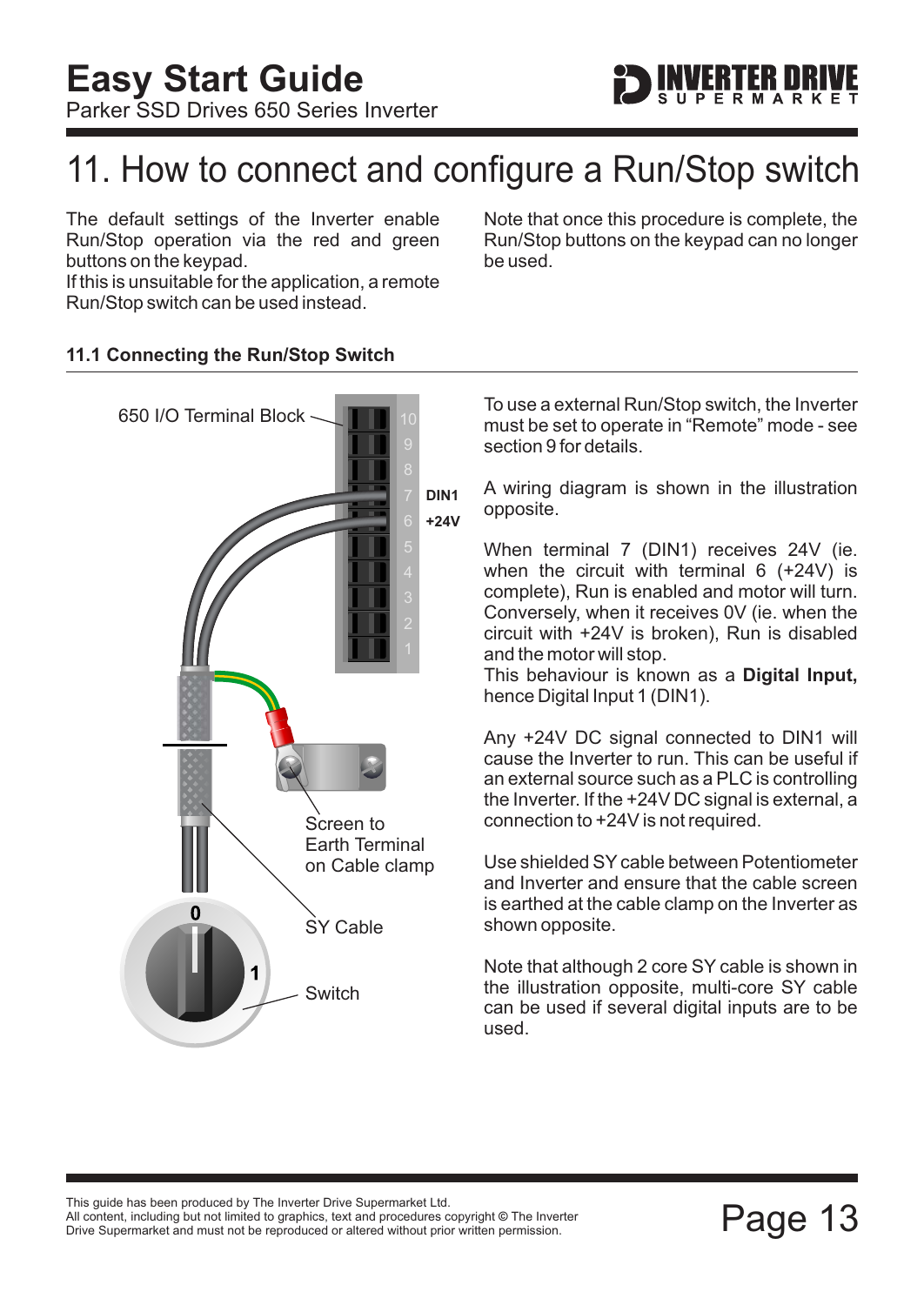## <span id="page-14-0"></span>12. How to connect and configure a Fwd/Rev switch

The default settings of the Inverter enable Run/Stop operation via the red and green buttons but do not allow forward and reverse rotation to be selected via the keypad.

[Section 11](#page-13-0) explains how to enable remote Run/Stop via a external switch.

This section extends the functionality added in [section 11](#page-13-0) to include a Forward/Reverse switch as well.



#### **12.1 Connecting the Fwd/Rev Switch**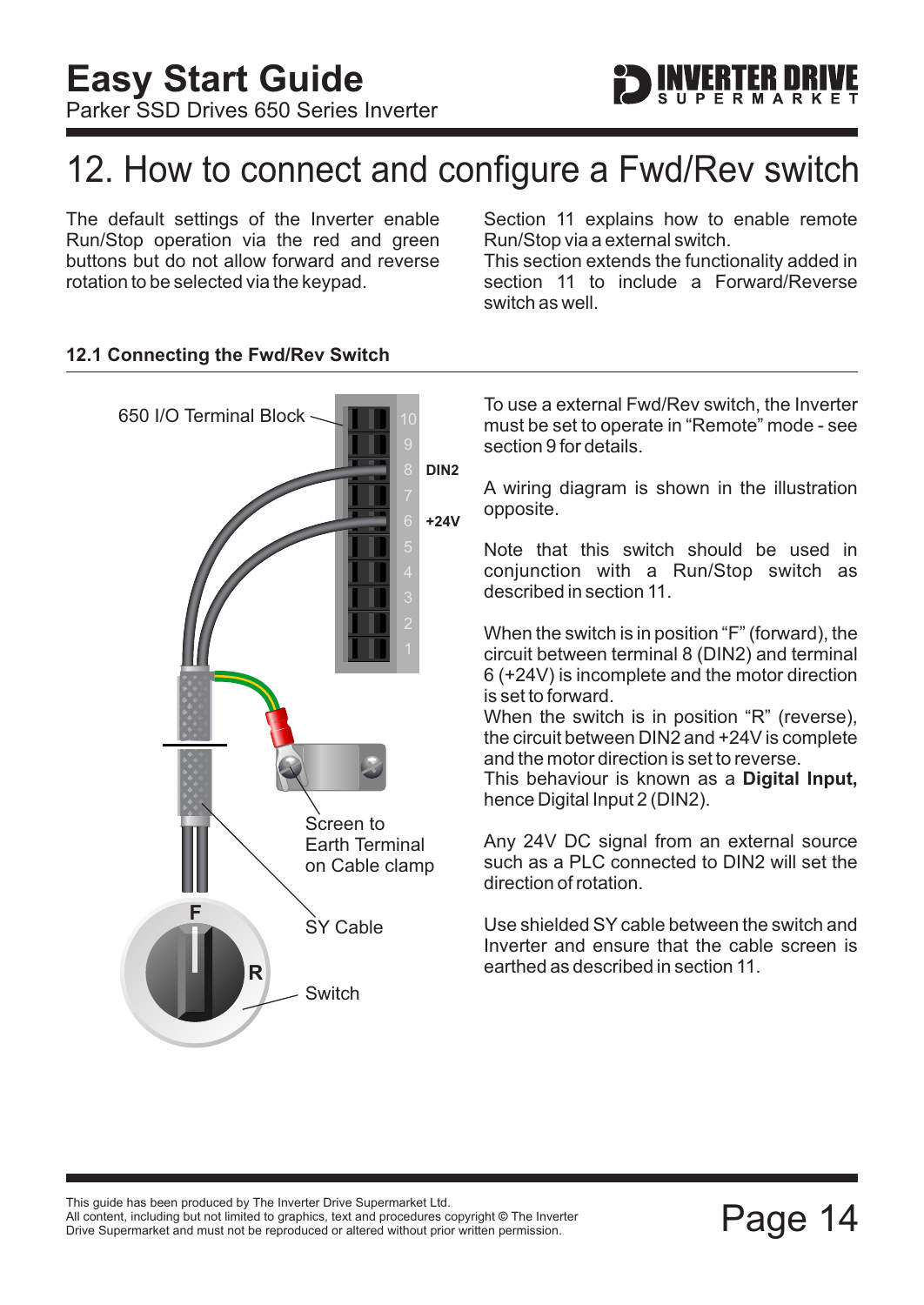### <span id="page-15-0"></span>13. How to reset the Inverter to Factory Defaults



#### **13.1 Power-on with up and down keys pressed**

With the power supply to the drive off, press and hold the up and down arrow keys and switch the power supply on.



#### **13.2 Release up and down keys when "data" is displayed.**

When the display flashes "data", release the up and down keys. Press the "E" (Escape) key to continue.



#### **13.3 Drive initialises**

The display briefly shows "init" to indicate that the drive is initialising.



#### **13.4 Reset complete**

Once the reset is completed the display shows the speed reference screen (as shown in the illustration opposite) and the drive is ready.

Note that the "hand" icon indicates that the drive is in local mode (control via keypad only). See [section 9](#page-11-0) for more information regarding Local and Remote control modes.